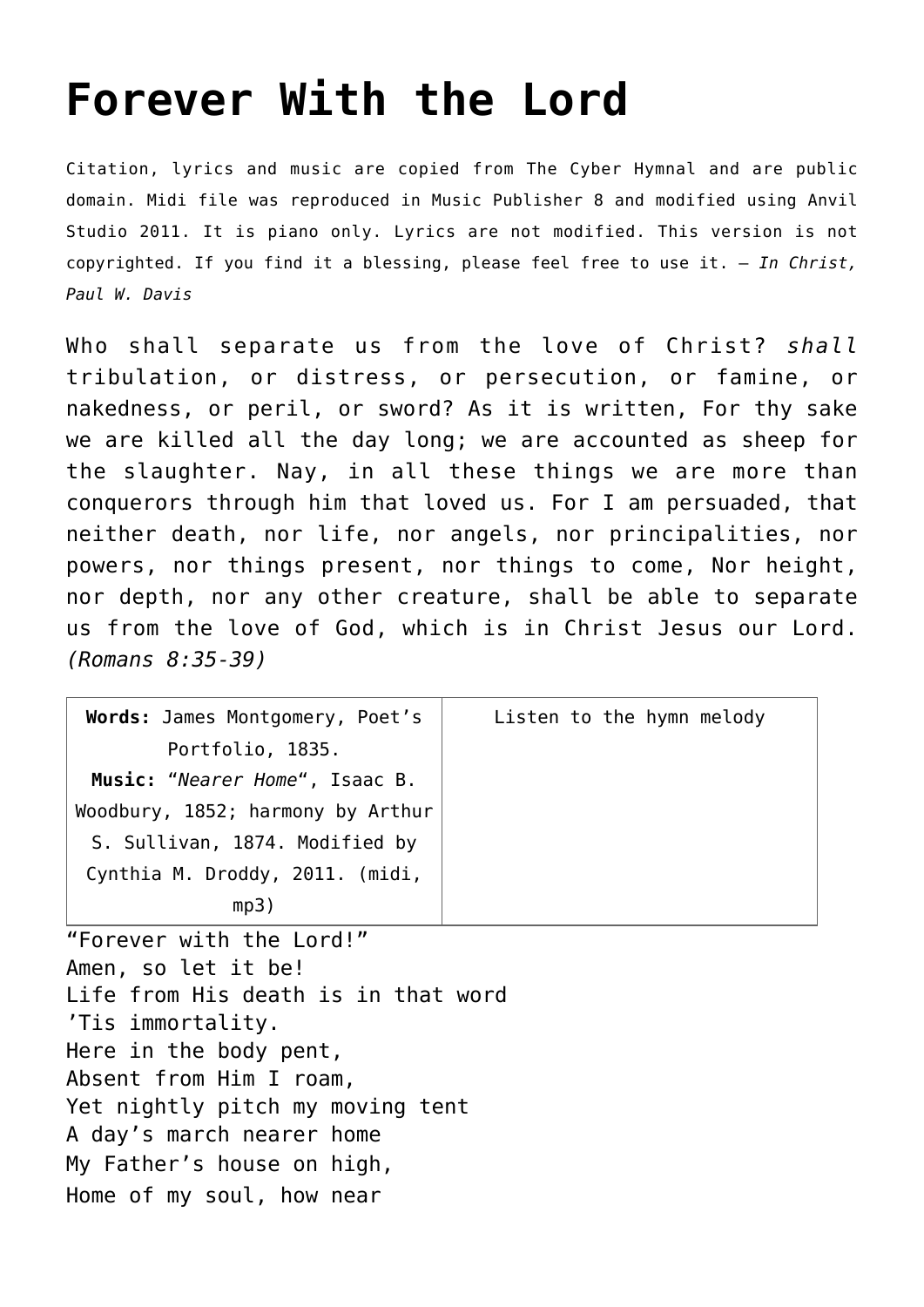At times to faith's foreseeing eye Thy golden gates appear! Ah! then my spirit faints To reach the land I love, The bright inheritance of saints, Jerusalem above.

Yet clouds will intervene, And all my prospect flies; Like Noah's dove, I flit between Rough seas and stormy skies. Anon the clouds depart, The winds and waters cease, While sweetly o'er my gladdened heart Expands the bow of peace.

I hear at morn and even, At noon and midnight hour, The choral harmonies of Heaven Earth's Babel tongues o'erpower; Then, then I feel that He, Remembered or forgot, The Lord, is never far from me, Though I perceive Him not.

"Forever with the Lord!" Forever in His will, The promise of that faithful word, Lord, here in me fulfill. With You at my right hand, Then I shall never fail; Uphold me, Lord, and I shall stand, Through grace I will prevail.

So when my latest breath Breaks through the veil of pain, By death I shall escape from death, And life eternal gain.